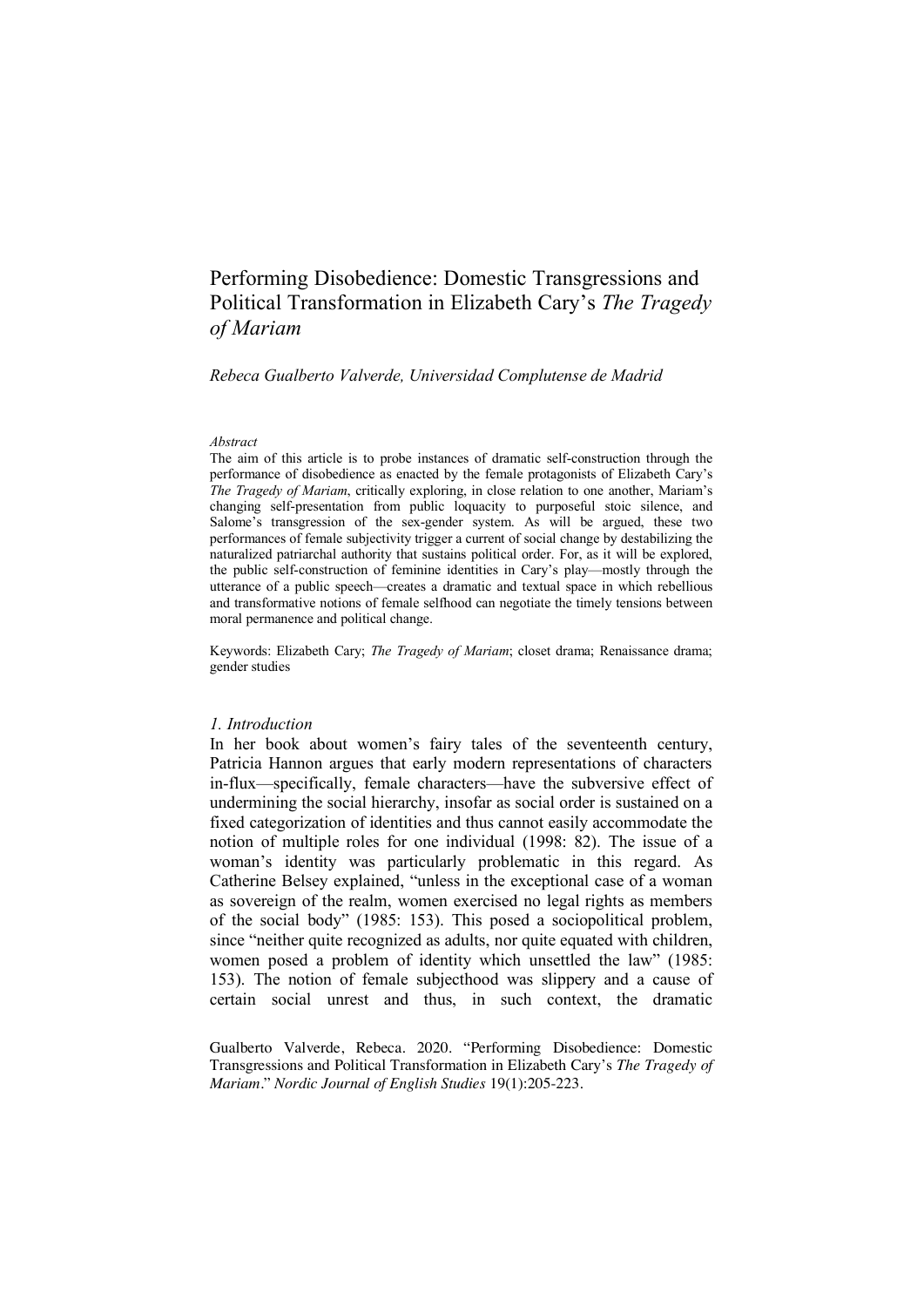representation of female characters whose identities are built through performance, that is, by means of a public self-construction that is changeable depending on circumstance, allows for the interpretation that such a theatrical construal of public female selfhood may set the ground for a political transformation of the status quo.

Following this argument, the aim of this article is to probe instances of personal change and disobedient shapes of performance as enacted by the female protagonists of Elizabeth Cary's *The Tragedy of Mariam*, critically exploring, in close relation to one another, Mariam's changing self-presentation from public loquacity to purposeful stoic silence, and Salome's transgression of the sex-gender system. As will be argued, these two performances of a female public self, while seemingly divergent, simultaneously trigger a current of social change by destabilizing the naturalized patriarchal authority that sustains political order. This essay will therefore examine forms of personal transgression, domestic disobedience and political subversion that stem from the character's duplicitous behaviour, from their fluid self-defining and selfconstructing performance and from the utterance of their defiant public speech, in consequence elaborating the argument that this public construction of feminine identities in Cary's play arguably creates a dramatic space in which multiple and transformative notions of female selfhood can negotiate the timely tensions between social and moral permanence on the one hand, and political change on the other.

#### *2. Transgressing Privacy: Closet Drama as Public Performance*

After much recent criticism has finally drawn proper attention to it, *The Tragedy of Mariam*—an early Jacobean closet drama composed by Elizabeth Cary sometime between 1603 and 1606 (Wray 2012: 11) and first published in 1613—has become well known among early modern scholars. Following as a main source Thomas Lodge's translations of Josephus's *Antiquities of the Jews*, Cary's play tells the story of Mariam, the second wife of Herod the Great, the tyrannous king of Judea from the year 39 to the year 4 B.C. The play takes place on a single day, when King Herod is mistakenly thought to have been killed by Caesar after a visit to Rome. When he suddenly and unexpectedly returns later on that same day, he finds Mariam unwilling to disguise the sorrow she feels at learning that her despotic husband is, after all, alive; prey to jealously,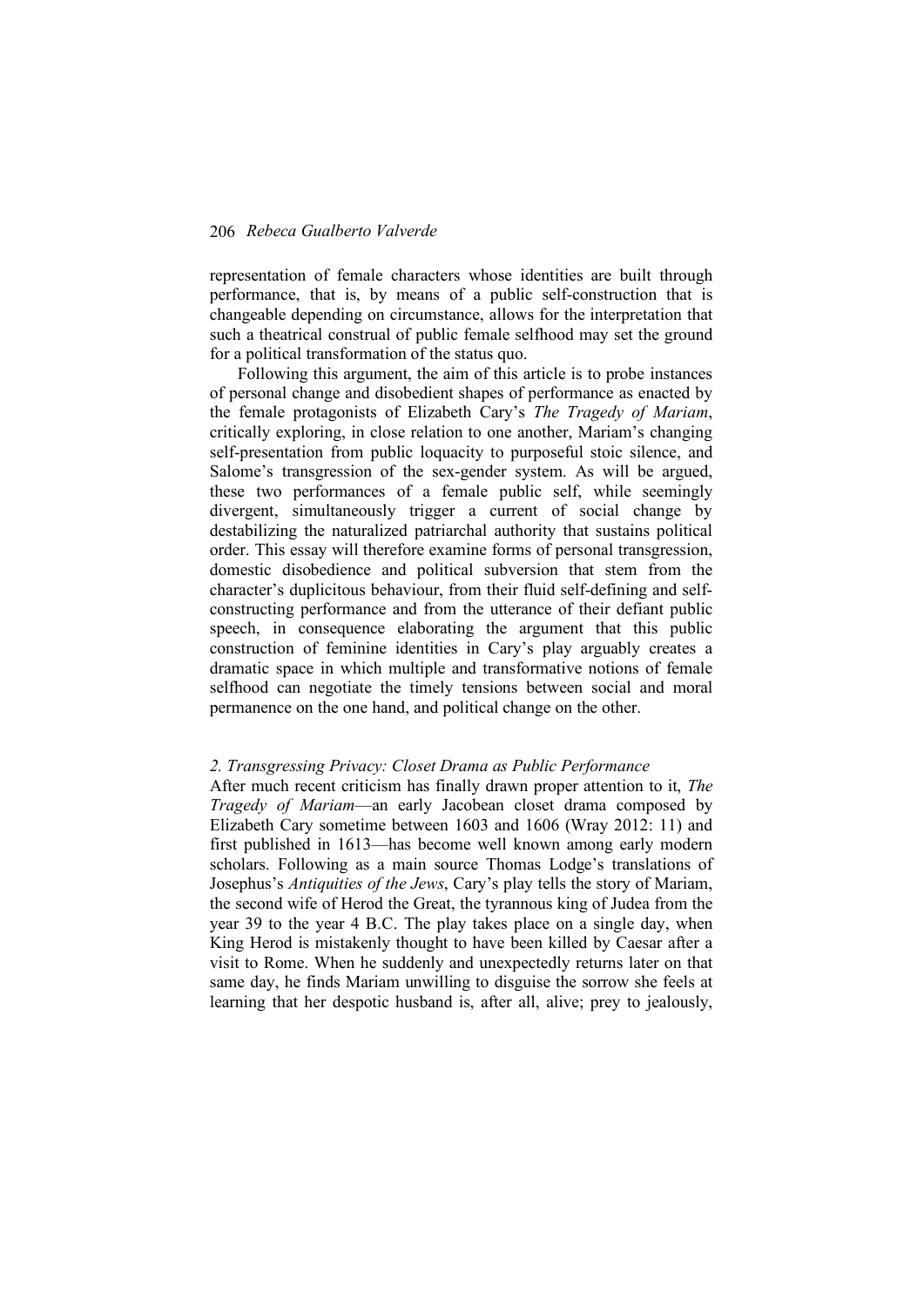the king succumbs to his sister Salome's lies about a false attempt to kill him at Mariam's hand, for which he decides to have his wife beheaded. With Mariam's martyr-like execution ends a play which, as an instance of closet drama written by a female author, is unconventional within the corpus of English Renaissance theatre, but which at the same times offers a resonant view of some of the political and social anxieties regarding issues of authority and legitimacy that serve as backbone for earlymodern political drama.

In fact, even though criticism on *The Tragedy of Mariam* has traditionally followed the biographical approach, mostly influenced by those editions of the play published in tandem with Cary's biography *Life*, written in 1645 by one of her daughters, most likely Lucy (Wray 2012:  $5$ <sup>1</sup>, most recent criticism has either focused on the subject of marriage—"the battlefield of the play," as famously defined by Beilin  $(2014: 167)^2$ —or drawn into perspective "the play's political and intellectual contexts" (Clarke 1998: 179). In parallel, however, authors such as Clarke have proposed bringing together these two places of

<sup>&</sup>lt;sup>1</sup> Wray criticizes how this approach, which has focused on detecting personal resonances in the play, has prioritized "a one-dimensional model of understanding" (2012: 6) that has focused on two identifications between the play and Cary's life: her marital tribulations and her religious dissent. Both are however difficult to sustain: firstly, because the writing of the play predates Cary's debatable marriage troubles and her conversion to Catholicism, and secondly because, as Wray argues, "any biographical reading is compromised because of the partiality of the extant material" (2012: 7). *Life* is, after all, "quasi-hagiographic" (2012: 5), "highly crafted and self-justifying" (2012: 7-8) and, as Wolf writes, engaged in "discrimination," "interpretation" and "omission" (qt. in Wray 2012: 8). The biographical approach to the play is however inescapable when revising the critical reception of the play. Noteworthy examples of this critical view are Fischer's "Elizabeth Cary and Tyranny, Domestic and Religious" (1985) and Ferguson's "Running On with Almost Public Voice: The Case of E.C." (1991).

<sup>2</sup> Besides Beilin, some of the most eloquent studies that have scrutinized the gendered conflict within the institution of marriage as presented in Cary's play are Belsey's *The Subject of Tragedy: Identity and Difference in Renaissance Drama* (1985), Lewalski's *Writing Women in Jacobean England* (1993), Quilligan's "Staging Gender: William Shakespeare and Elizabeth Cary" (1993), and Callaghan's "Re-reading Elizabeth Cary's *The Tragedy of Mariam*" (1994).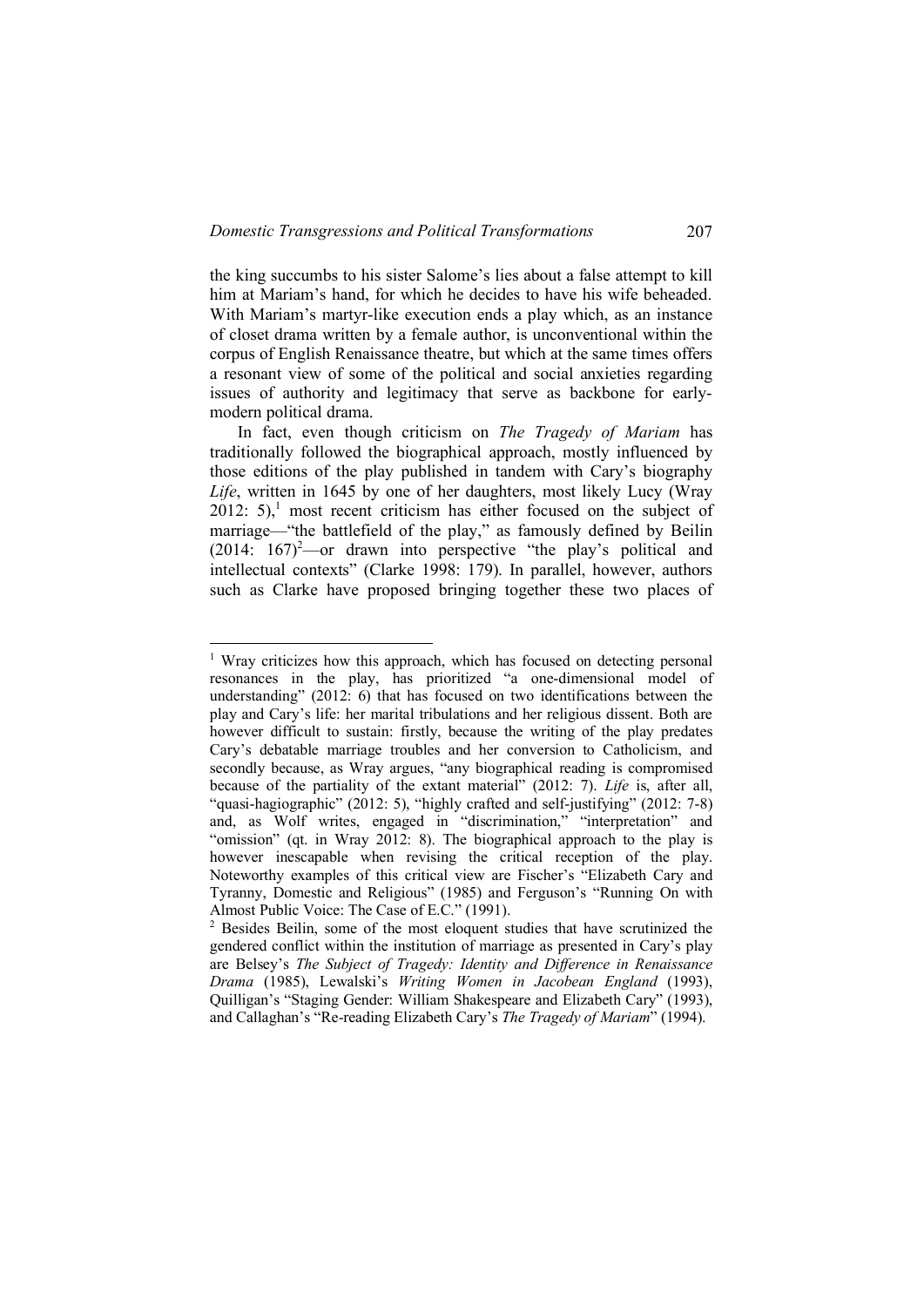signification, insightfully noting "the ideological importance of marriage within patriarchal government" (1998: 179). Clarke elaborates:

...marriage in the play can be read as a multiply nuanced metaphor, that gestures towards the public world of politics and the 'private' world of the family so as to reveal their interdependence and thereby adumbrate the role of women in the public sphere as guarantors and legitimators of male supremacy. Mariam's treatment of the problematics of the obligations and bonds of a marriage that is public and dynastic enables Cary to consider the political nature of allegiance and fidelity, and the grounds upon which such bonds may be dissolved. (Clarke 1998: 179)

This is the preferred analysis of this essay as well, one that considers what Miller, following Pollock, defined as the "domestic politics" (1997: 353) of the play, or the "competing structures of familial authority" (1997: 353). For it is that competition for power within the household that allows for the identification between Cary's public textual performance as an author of closet drama and the political rebellion enacted by her protagonists' silences and speeches. As Miller carefully explains, *The Tragedy of Mariam* is a cultural product of the upper middle class domestic structures that reared women in a double perspective: training them for the managing of estate and decisionmaking in household-related business, while simultaneously mandating chastity, silence and obedience (1997: 353). This paradox or duplicity in female instruction—subjection and independence—created an obvious conflict when a woman's independent thought and actions came into struggle with her husband's authority. As Pollock explained, the solution came by ensuring that women would "revert to secondary status whenever it was enjoined and hence not threaten the ruling supremacy of their husbands" (qt. in Miller 1997: 253).

Bearing in mind these domestic politics, then, one may situate Cary's voice as an author—the author of the first original play written by a woman published in England—in the context of her circumstances as a member of a propertied class whose upbringing allowed her to "claim [an] independent speaking position" (Miller 1997: 354). Whether her textual performance in the writing and publishing of the play threatens or not the ground of male supremacy is however a matter for further discussion. Indeed, as Clarke eloquently argues, closet drama is a genre positioned in the "intersection between publication on the one hand, and private performance on the other" (Clarke 1998: 179). And, as it pertains to the argument of this essay, the particularities of closet drama—and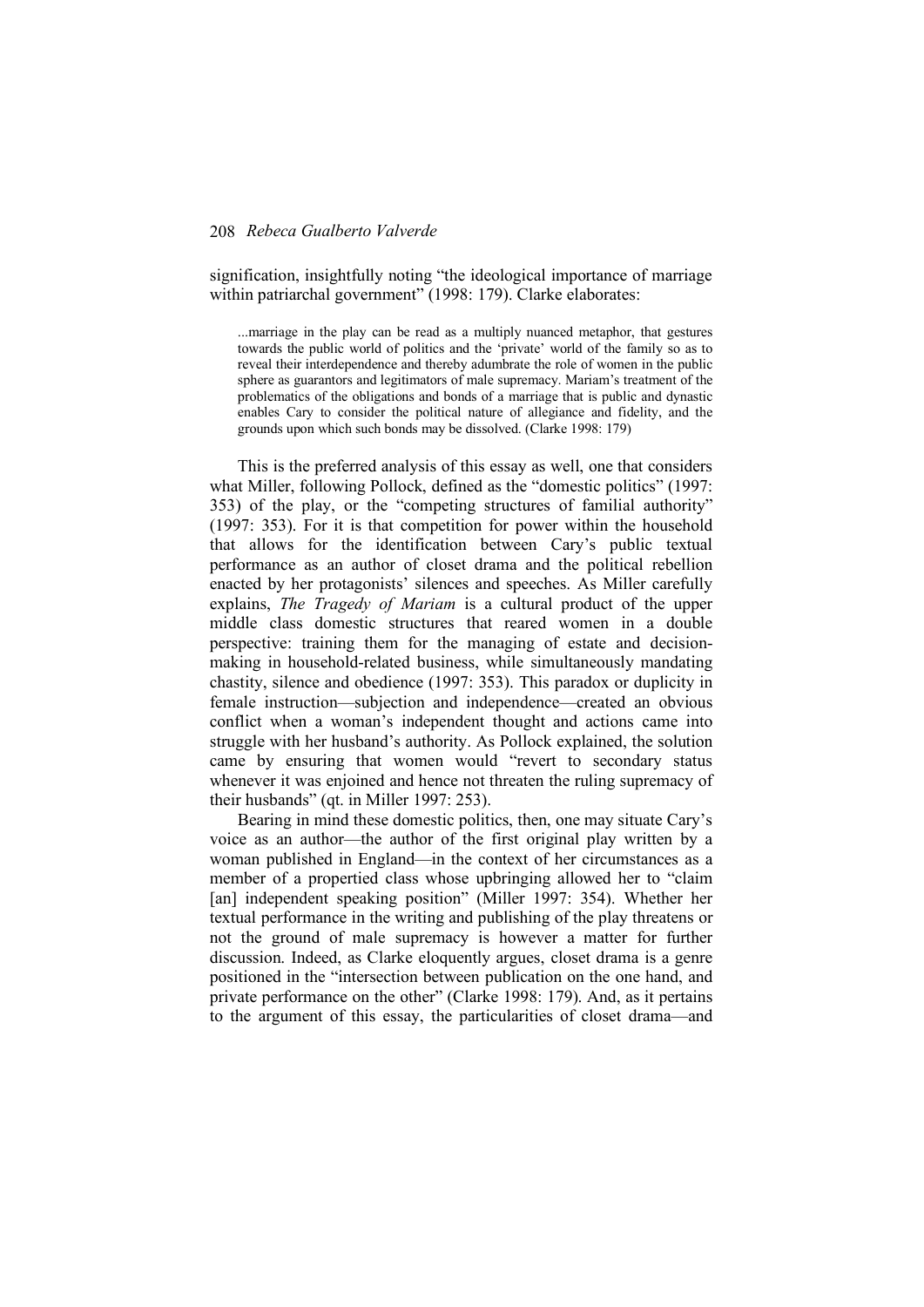specifically, of its oxymoronic reality as a "private performance"—are in fact a matter of consequence when it comes to elucidating the play's take on female duplicity and public self-construction as a way for political transformation.

Miranda Garno writes that "closet drama was a particularly powerful vehicle for female expression because it had a reputation for falling safely within proper household boundaries" (2012: 365). Yet, as she elaborates, such a private space was not completely privatized, because "if feminine spaces were fully privatized, they would function solely under feminine governance […] Thus the closet, as a domestic enclosure with limited admission, also needed to provide a site of performative exposure" (2012: 366). The closet was thus not a private space at all, but a place of performance, a space for feminine education where women were supposed to act their gender according to the instructions provided in the conduct manuals, that is, the voice of masculine authority that supervised the feminine private space through assigning or forbidding texts for women (Garno 2012: 366). This of course entailed a specific kind of deliberate female performance that is crucial to understanding *The Tragedy of Mariam*. Closet drama, as a form of textual performance, certifies that, even within the private boundaries of the domestic closet, a woman "must perform overtly for those watching and interpreting her" (2012: 366). And still, the text itself, the act of creating and performing Cary's play, simultaneously defies that notion.

This article aims to discuss the social and political transgressions contained in the duplicitous and fluid feminine performances in Cary's *The Tragedy of Mariam*, but such textual analysis would be considerably incomplete without addressing the contextual reality of Cary's own textual performance through publication, which mirrors the characters' performative rebellion. As Garno explains, "using closet drama as a vehicle, Cary could obey rules of silence and privacy by writing a didactic text intended for household reading. At the same time, she could transgress expectations of privacy and silence by producing a published document that entered into the homes of others and borrowed readers' voices" (2012: 370). After all, *The Tragedy of Mariam* has had a "steady readership" since the seventeenth century (Straznicky 2004: 48) and even though the form of its publication—"the semi-anonymous authorship, the retracted personal dedication, the seemingly antitheatrical formalism" (2004: 48)—may suggest a strict form of control over a woman's public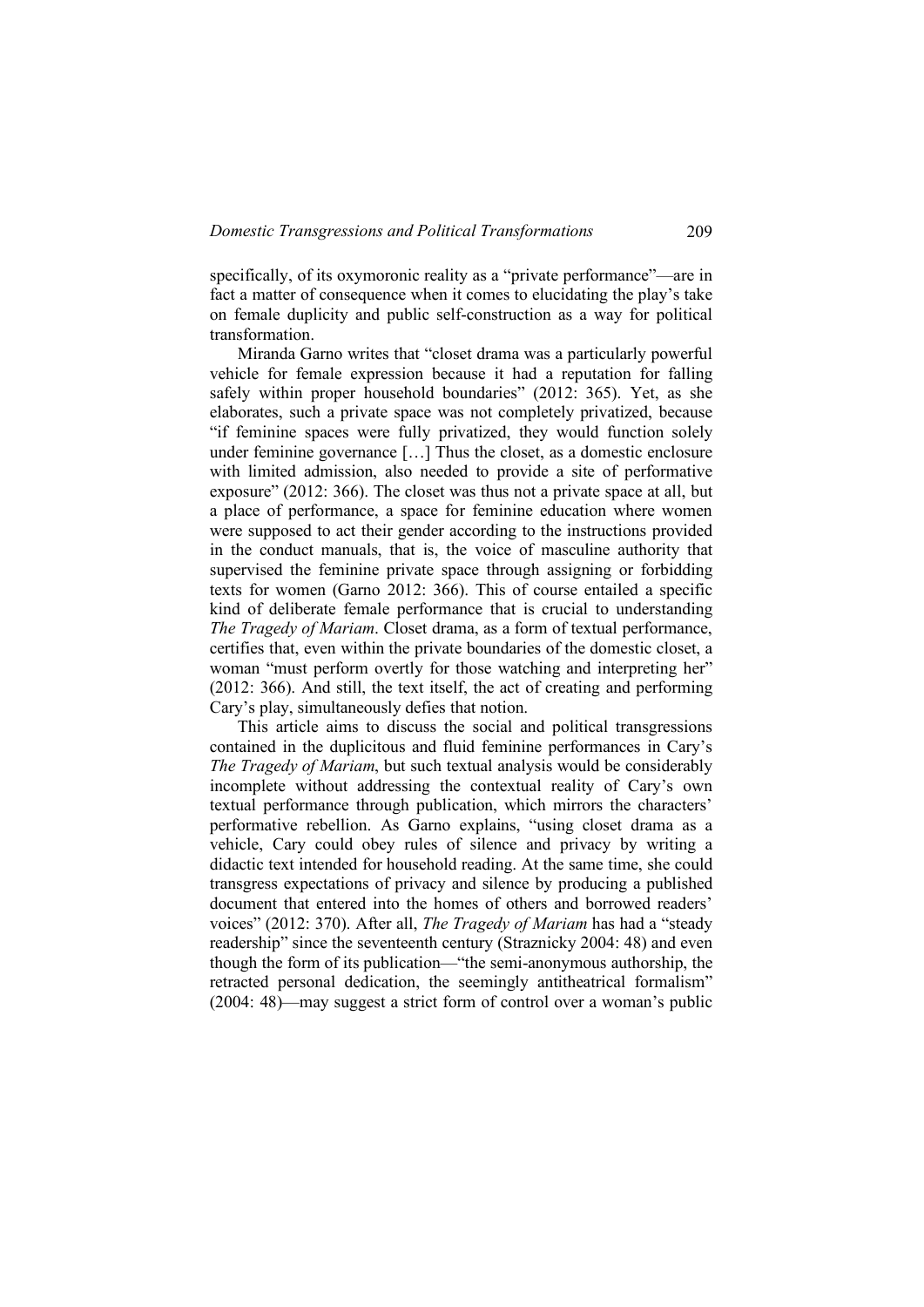speech, it seems however that the play's marketing design was actually aimed to situate it "in relation to an elite literary discourse" (2004: 48). In Quilligan's words, "for Cary, the loosing of female breath in an imagined public spectacle was simultaneously authorial freedom and sexual shame. But that act of transgression was a play, the first to be published in English by a woman" (1993: 230). Mariam and Salome, protagonist and antagonist in Cary's play respectively, do not author a public text from within the intimacy of the male-guarded closet to disobey the feminine mandate of privacy, but they do loosen their breath. As Belsey argued,

In the family as in the state women had no single, unfied, fixed position from which to speak. Possessed of immortal souls and of eminently visible bodies, parents and mistresses but also wives, they were only inconsistently identified as subjects in the discourses about them wich circulated predominantly among men. In consequence, during the sixteenth century and much of the seventeenth the speech attributed to women themselves tended to be radically discontinuous, inaudible or scandalous.

(1985: 160).

Like Cary, Mariam and Salome transgress their socially-assigned feminine space by speaking publically, but by doing so they also construct themselves theatrically. By executing their own liberating instance of textual performance, they manage to build a truly autonomous female selfhood. By performing their dramatic self through words, they are also allowed to shape a public self in-flux, to move beyond their assigned personal categories of wives and subjects; and it is that change in identity, that duplicity and malleability of the female public self as enacted in Cary's play that sets the ground for the social transformation advanced in the text and explored in this study.

## *3. Performing Silence: Mariam's Political Disruption from Within*

Mariam's personal metamorphosis throughout the play is best summarized in Nandra Perry's words, when she notes "her successful transformation from a wilful (talkative) anti-heroine into a Stoical (silent) heroine" (2008: 126). This defines her as a "passive hero," someone "free to offer a radical critique of the status quo, but not to actively disrupt it" (2008: 126). This is certainly true when analysed, as Perry does, in coalescence with the imagery of Catholic martyrdom that surrounds Mariam's character, as it posits a form of resistance in which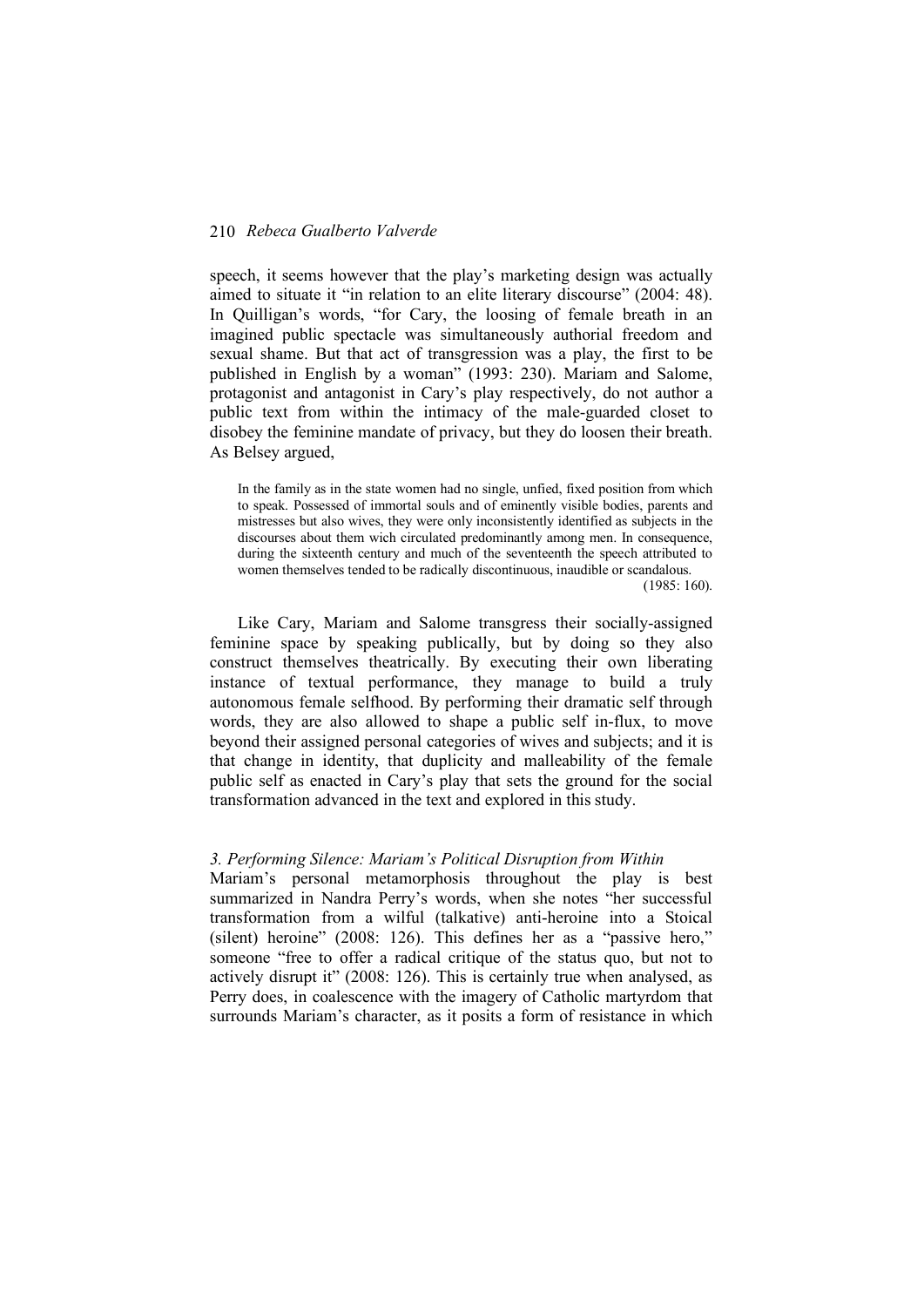"exemplarity is contingent upon respect for natural hierarchies and an ability to work within rather than against the established social order" (2008: 126). As will be later explored, this is the point of divergence that separates Mariam's and Salome's forms of rebellion, but it is remarkable that, seemingly without breaking audience expectations of imposed female silence, Mariam's movement from loquacity to muteness in fact enacts a form of both domestic and political disobedience, since, as Lewalski notes, in Cary's play "political and domestic tyranny are fused in Herod the Great" (1993: 194), Mariam's husband and usurper king. In this context, Mariam's eventual refusal to say what her king and husband demands to hear enacts a form of rebellion that restores rather than disrupts the political status quo, precisely because Mariam's arrogation of authority through marital disobedience sets back in order the political disorder which was the result of Herod's illegitimate usurpation.

Margaret Ferguson notes that the play begins "by emphasizing the ruler's illegitimacy" (2003: 266), and thus the illegitimacy of the authority that subdues Mariam as subject. King Herod is an Idumean (Cary 2012: 1), that is, an Edomite or converted Jew, who has "crept by the favour of the Romans into the Jewish monarchy" (Cary "Argument" 2012: 2-3). Metonymically identified with a snake, Herod is presented as illegitimately appointed to power thanks to his servitude to the colonizing force. He is immediately accused of having murdered Mariam's father—"the rightful king and priest" (2012: 4)—her brother and her grandfather, all to protect his very flimsy claim to the throne, which he sustains exclusively through his right as Mariam's husband. Indeed, as Ferguson has noted, the very wording of "The Argument" underlines the fact that Herod has appropriated a title which rightfully belongs to his wife (2003: 266): "This Mariam had a brother called Aristobolus, and, next him and Hyrcanus, his grandfather, Herod *in his wife's right*, had the best title" (Cary "The Argument" 2012: 8-10, my italics). The claim to the throne thus belongs to Mariam, the rightful heir of the royal bloodline of Simon Maccabee and yet, it is the marital relationship between Mariam and Herod that enthrones him as rightful king and demotes her to subject. Within the power dynamics of "absolutist marriage" (Belsey 1985: 174), the legitimacy of patriarchal domination trumps the illegitimacy of Herod's client kingship.

As Clarke argues, both early modern political theory and conduct literature focused on the notion that the family formed a primary unit that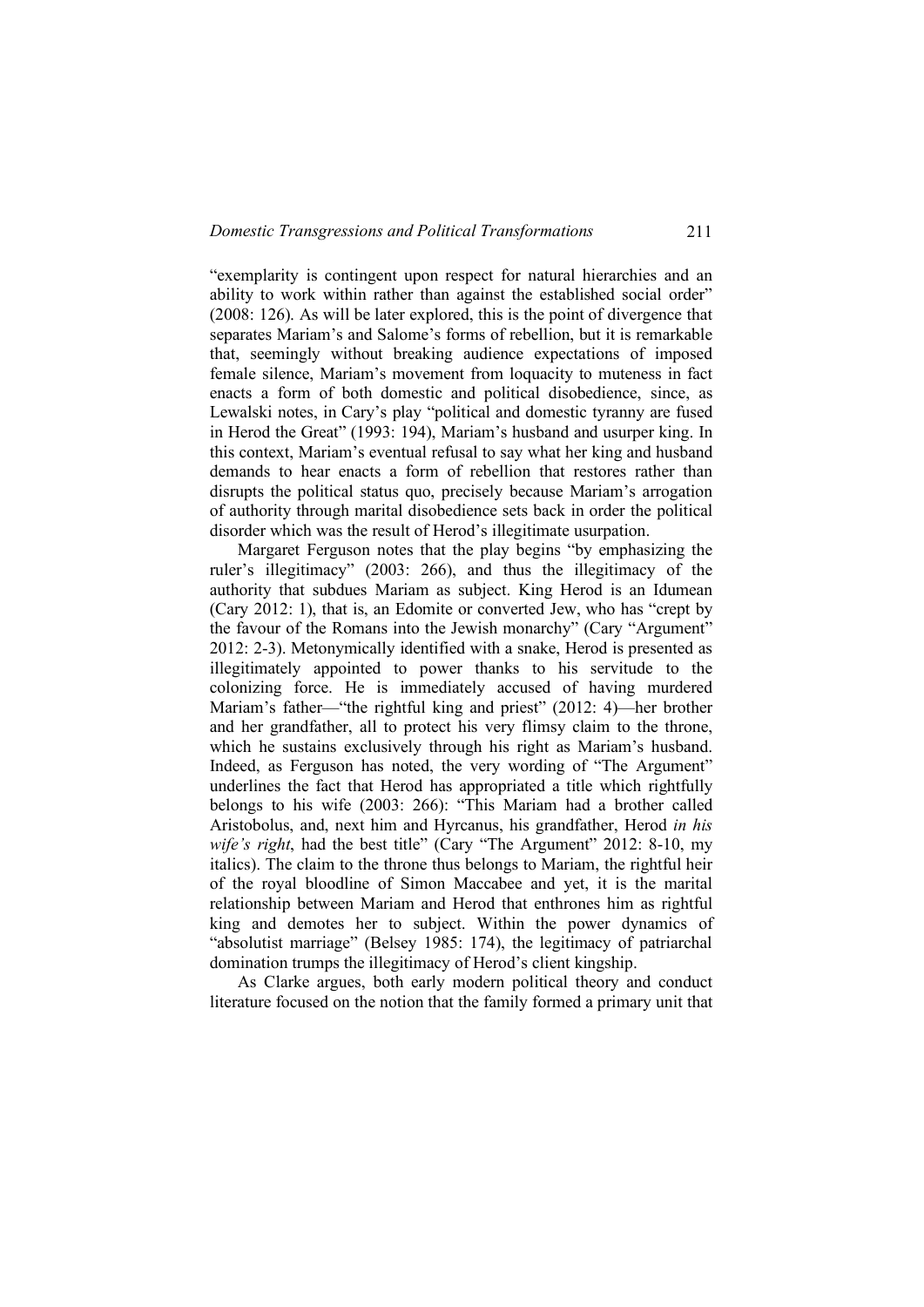sustained broader social and political structures, since "the politicized discourse used in conduct books posits the domestic sphere as a miniature commonwealth where (male) authority is exercised and (female) obedience is enforced" (1998: 180). This establishes a gender hierarchy visible in Cary's play, where an absolutist political authority depends for its legitimation upon domestic patriarchal control. Herod's political power over the colonised territory of Judea is illegitimate in terms of his blood, his religion, his traitorous crimes and even his complicity with the colonizing force; yet, his patriarchal authority over his wife seems uncontested, which gives him the right to Mariam's rightful—in terms of blood, religion and character—claim to Judea's governance. As León Alfar explains, "in *The Tragedy of Mariam*, Herod's rule is based on usurpation, expulsion of a first wife, and violent control of a second wife. In this play, marriage, law and monarchy are institutions that confer power only on men, and wives are provided for at the whim of the husband, who inherits his authority from the monarchical line" (2008: 86). Yet the play also presents a defiant response to that unequal distribution of power. Herod's authority depends exclusively and excessively on patriarchal domination; thus, any disruption of his marital control can (and does) effectively destabilize the feeble political establishment. Such is the effect achieved by Mariam's transgression, which, while respecting the natural order of things, alters the political structures by restoring legitimacy through the public performance of marital disobedience.

Ramona Wray notes that the play opens by placing "spectacular emphasis upon a speaking female sovereign and direct attention to the theme of the woman's voice"  $(2012: 31)$ .<sup>3</sup> Indeed, the play opens with Mariam's soliloquy: "How oft have I with public voice run on / To censure Rome's last hero for deceit / Because he wept when Pompey's life was gone, / Yet when he lived, he thought his name too great?" (Cary 2012: I.I 1-4). Wray explains these lines: "Mariam describes herself as someone used to speaking often ('How oft'), at length ('run on'), in public ('with public voice'), critically ('To censure') and on no less a subject that the politics of empire" (2012: 31). Indeed, Mariam is directly addressing Caesar and admitting to having censured him in public for

<sup>&</sup>lt;sup>3</sup> This analysis is cognate with Belsey's argument that "a wife's right to speak, to subjectivity, to a position from which to protest, is among the central questions of Elizabeth Cary's play" (1985: 171).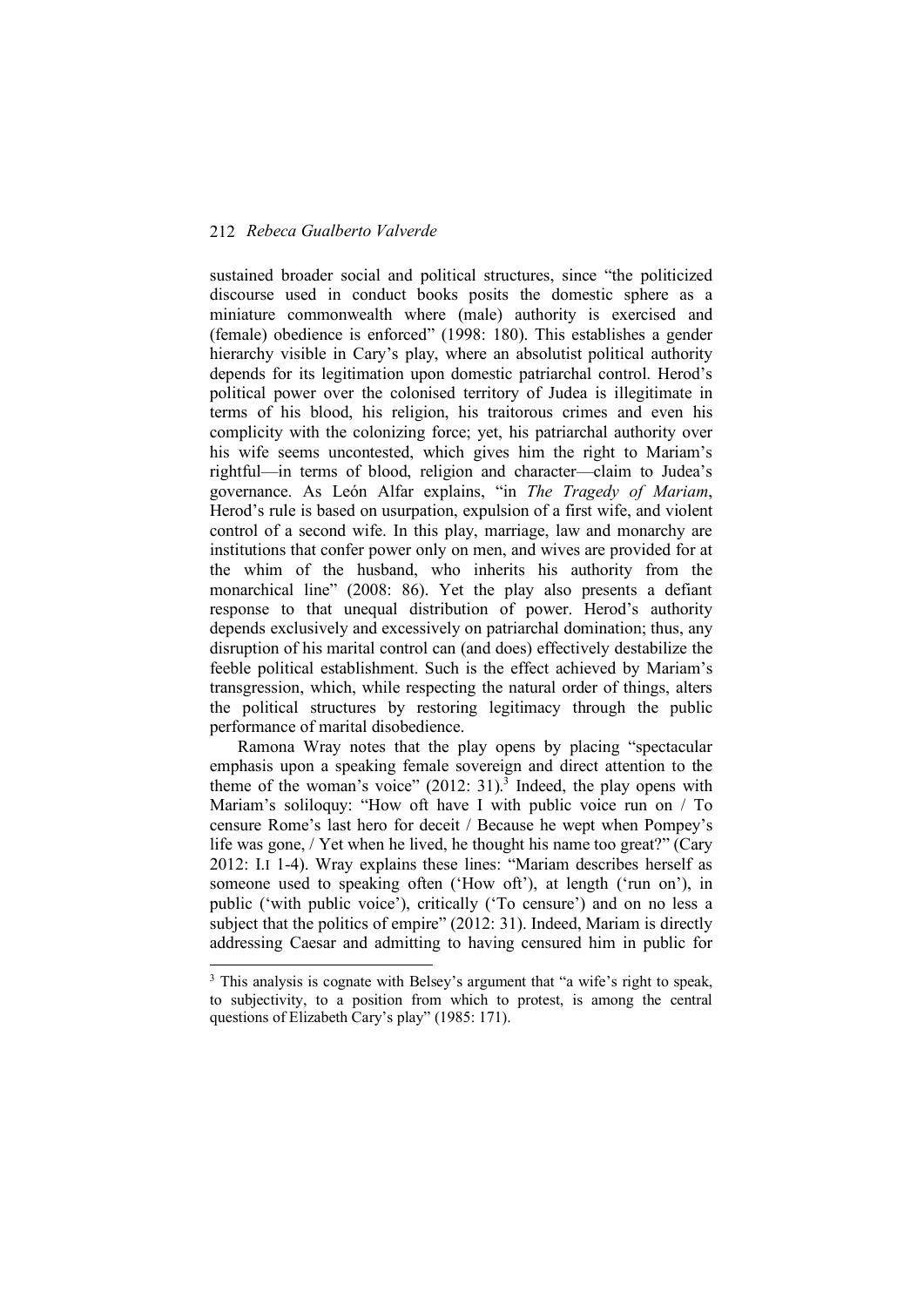being a hypocrite when he cried after Pompey's death. But she continues: "But now I do recant, and, Roman lord, / Excuse too rash a judgement in a woman. / My sex pleads pardon; pardon then afford; / Mistaking is with us but too too common" (Cary 2012: I.I 5-8). As Wray contends, Mariam is vilifying herself for her censuring and defiant public speech, and she is doing so in a way that drives the audience's interest towards her gender (2012: 31-32). She asks for forgiveness for a transgression that she attributes to a common feminine mistake but, significantly, she does not choose to remain quiet after uttering these words: they are in fact the first eight lines in a soliloquy of seventy-eight, a public, performative monologue that epitomizes what is clearly perceived by others as Mariam's character flaw, that is, her public loquacity.

The dissonance between what Mariam says and what she does could eloquently demonstrate that, as some critics have argued, the play is "distressingly (or at its cultural moment necessarily) contradictory, especially in regard to the issue of women's silence" (Lewalski 1993: 179), but it certainly expresses through dramatic performance a certain duplicity in Mariam's character that allows her to remain within the moral boundaries associated with female silence while transgressing that particular code of behaviour. Meaningfully, the King's sister Salome, her adversary, accuses her tongue of being "so quickly moved" (Cary 2012: I.III 21), and Sohemus, a counsellor of Herod that betrays him out of loyalty and admiration for Mariam, recognizes that "Unbridled speech is Mariam's worst disgrace / And will endanger her without desert" (2012: III.III 65-66). Mariam's original transgression is thus publicly acknowledged by both friends and foes, as it clearly contravenes a social prescription the consequence of which is realizing female subjectivity. As Belsey argues, when Mariam speaks, she expresses meaning "located in a consciousness united with the utterance which is its outward expression" (1985: 172). Mariam shapes her own subjectivity by trespassing the social mandate of feminine silence. This mandate is clearly expressed by the Chorus, which conveys the dominant ideology constricting of female freedom, but also, as seen, the beliefs of Mariam herself, who also abides that prescription. Mariam's transgression is thus inextricable from a form of duplicitous behaviour that allows her to challenge the status quo from within. Still, the mandate of the Chorus is worth commenting: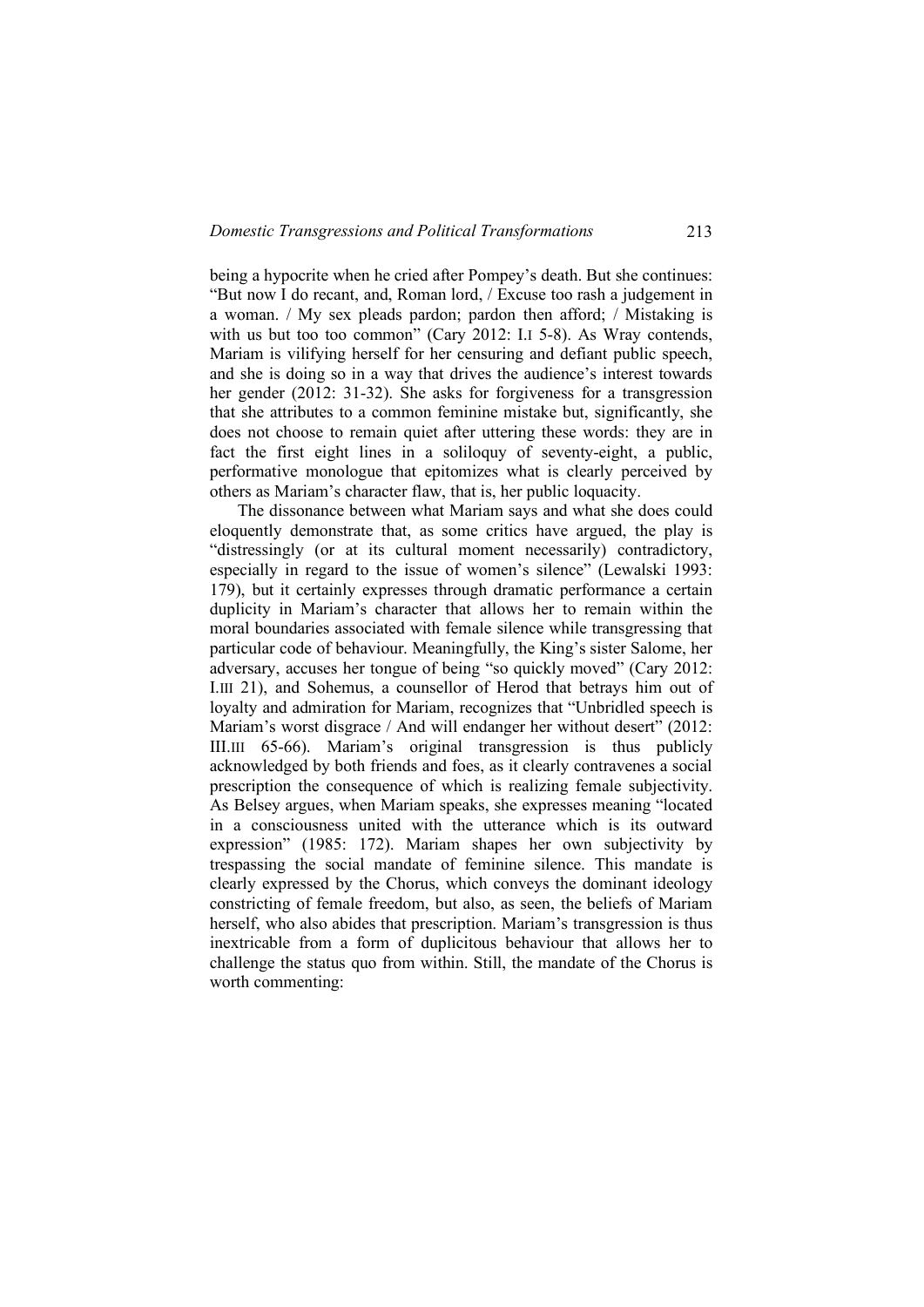That wife her hand against her fame doth rear That more than to her lord alone will give A private word to any second ear.  $(...)$ Then she usurps upon another's right That seeks to be by public language graced; And, though her thoughts reflect with purest light, Her mind, if not peculiar, is not chaste. For in a wife it is no worse to find A common body than a common mind. And every mind, though free from thought of ill, That out of glory seeks a worth to show, When any's ears but one therewith they fill, Doth in a sort her pureness overthrow. (2012: III Chorus 13-16, 19-34)

The Chorus of course gives voice to the ethical framework that embeds Mariam's tragedy but, as Garno has noted, the ideology contained in these words is cognate with that expressed by early modern conduct literature: "The Chorus and its conduct literature cohort fear the disjunction between women's interior and exterior states. According to both, women should use bodily behaviour to externalize their chastity; they should perform silence and obedience before a viewing masculine audience" (2012: 365-366). What the chorus thus expresses is not so much a condemnation of women's public speech, but a fear of what lies beneath: women's autonomous performance, a form of duplicity, of the hypocrisy that Mariam censured in Caesar and that she recognizes in her own mixed feelings, first when she believes that Herod has died—"Now do I find, by self-experience taught, / One object yields both grief and joy" (Cary 2012: I.I 9-10)—and later after she learns that he remains alive: "And must I to my prison turn again? / Oh, now I see I was an hypocrite: / I did this morning for his death complain, / And yet do mourn because he lives ere night" (Cary 2012: III.III 33-36). This moment, in the third scene of Act Three, is the moment that signals Mariam's transformation as it marks her transition into a representation of silent integrity as a constituent of her self.

Mariam's second and definitive transgression—performed through silence—subverts expectations of female silence and what it entails precisely because she recognizes the hypocritical shape of her public speech. Mariam recognises that she has pretended before and she recognizes (and confesses) the power in such performance: "I know I could enchain him with a smile / And lead him captive with a gentle word" (Cary 2012: III.III 45-46). Now she refuses to continue that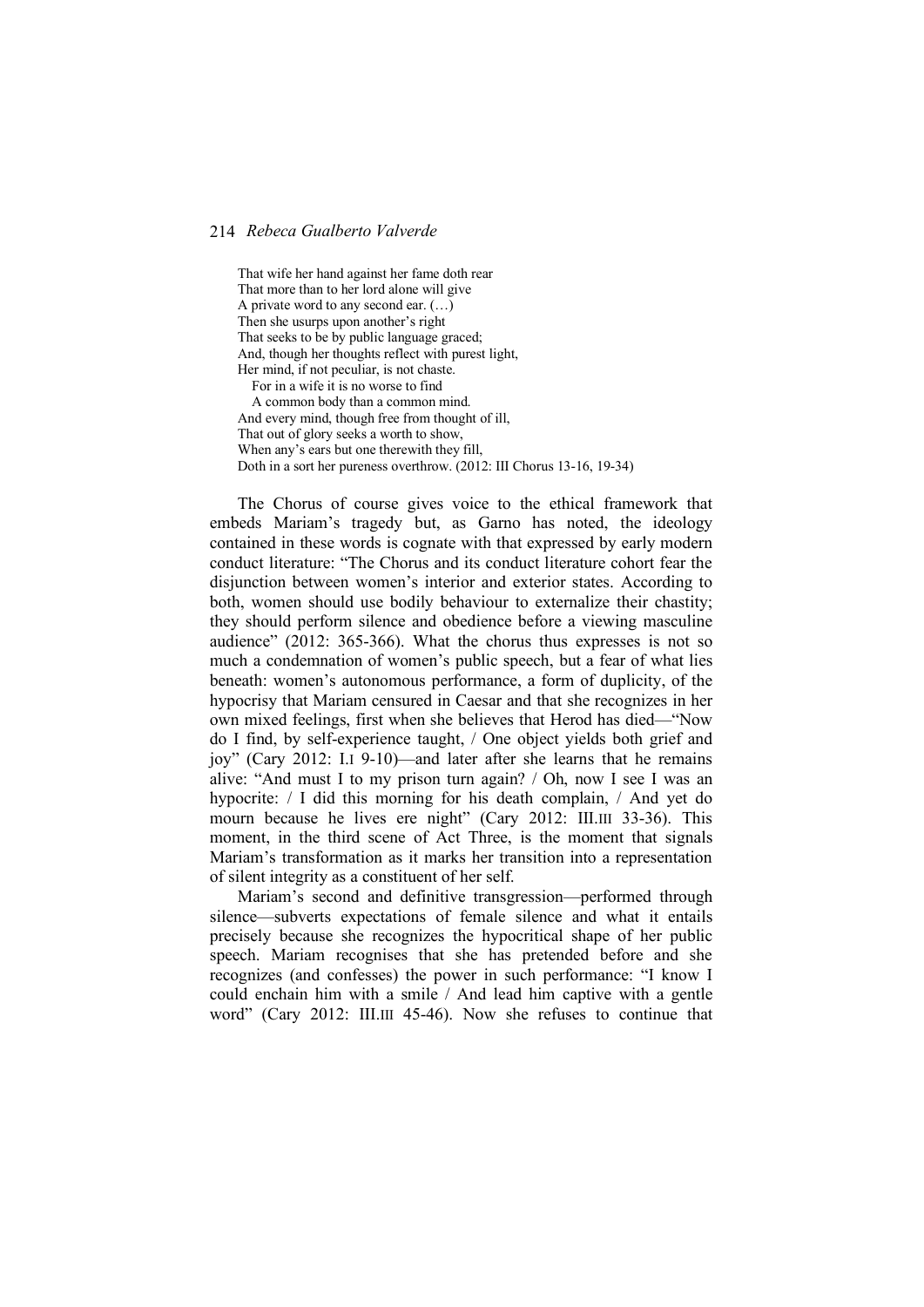particular form of self-presentation, even though noticing that she could upend the gender hierarchy so that her husband would become her prisoner. But she declares: "I scorn my look should ever man beguile / Or other speech than meaning to afford" (2012: III.III 47-48). When she faces Herod after his return, he asks her to smile in happiness that he is back, and she replies: "I cannot frame disguise, nor ever taught / My face a look dissenting from my thought" (Cary 2012: IV.III 59-60). The audience knows for a fact this is untrue. She can indeed frame disguise, as she recognizes she has done before, but she now refuses to do so. As Quilligan writes, "Mariam can no more play her part" (1993: 226). Apparently, she is now complying with the feminine command of silent integrity, but her silence has become a direct action of disobedience, a manifestation of rebellion against her husband's authority, a refusal to "give her mind to a tyrant" (Belsey 1985: 173), and thus a subversion of the social (dis)order sustained in that tyrannical authority. As Bennett explains, and this is key to understanding the autonomy and the changing nature of Mariam's selfhood,

Mariam's ultimate resistance to oppression and tyranny is depicted as a deliberate refusal to (re)engage in dissimulation once she hears of her husband's survival and return. In order to maintain her articulation of herself as an autonomous subject, she must resist all temptations to reformulate her means of agency. Personal integrity is thus not necessarily a natural state, but a careful self-construction, a resistance to the expediency called for in both marital and political realms. (2000: 301-302)

Mariam is still playing her part, but her part has changed. Mariam's new performance of herself, defined by a deliberate and carefully constructed silence, triggers Herod's jealousy. Suspicions of dishonesty and disloyalty immediately undercut his legitimacy, fully dependent on, as argued, his patriarchal authority over Mariam. As his power falls apart, Herod falls prey to Salome's plot against Mariam and believes that she has tried to poison him. When he accuses her, Mariam's only reply is: "Is this a dream?" (Cary 2012: IV.IV 27). When he reproaches her that she has tried to kill him because she loves his counsellor Sohemus, she answers: "They can tell / That say I loved him. Mariam says not so" (2012: IV.IV 35-36). Her answer is a refusal to answer, she says what she does not say. Once again, Mariam offers a deliberate performance of a textually-constructed silence that ultimately becomes an act of disobedience and rebellion in the face of death. This, an eloquent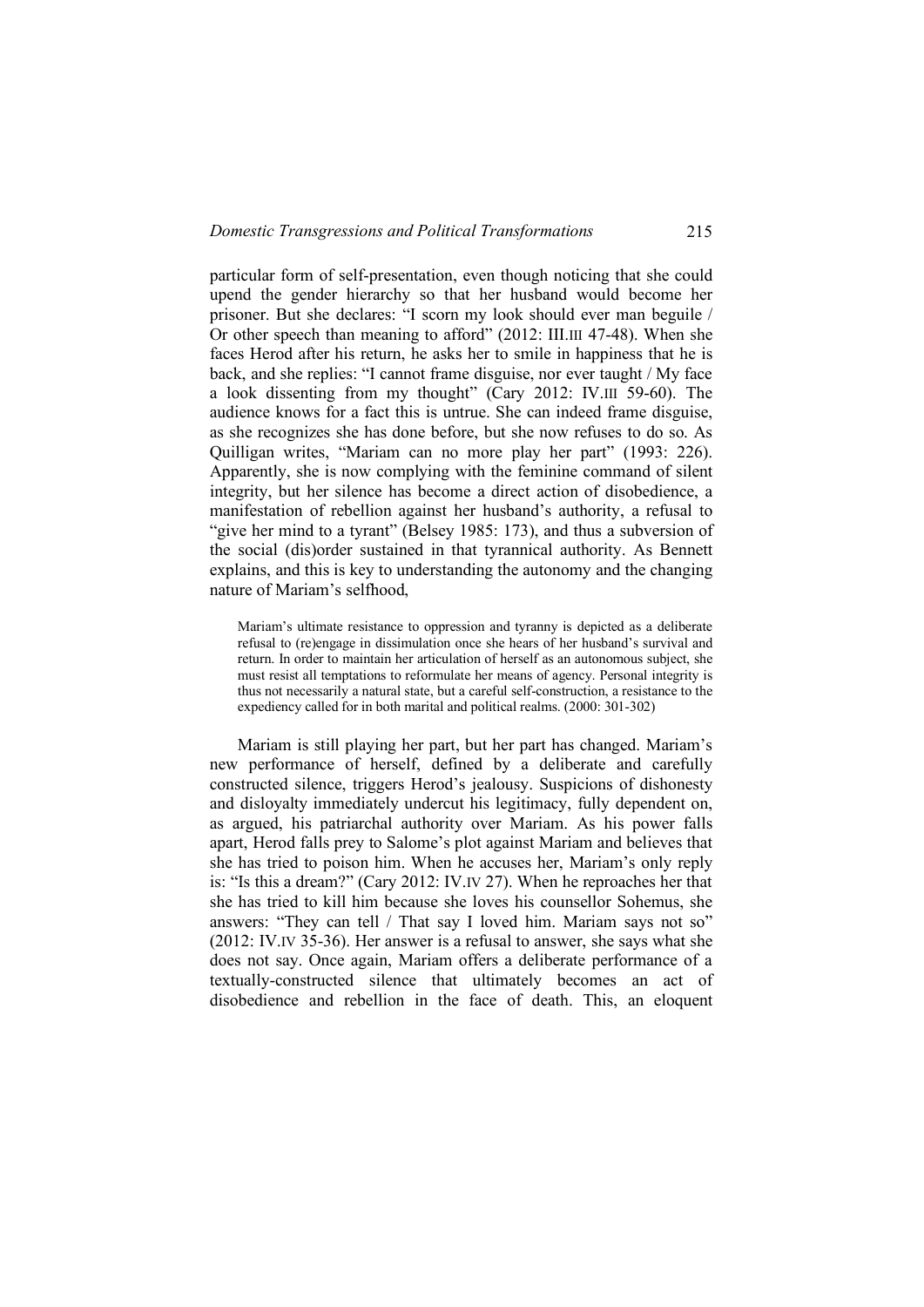expression of the "martyrological imagery" (Perry 2008: 126) that adorns Mariam's tragic demise, suggests that it is her silence and not her original bold speech that is validated in the end (Perry 2008: 126), but, as argued, her performance of silence and integrity constitutes a "refusal to conform in speech or appearance (…) [that] undoes the dynamic of power that stabilizes [Herod's] position" (Clarke 1998: 192). The consequence is therefore the undermining of the political system, even if that transformation of the social status quo constitutes a return to legitimacy and thus to the natural order of things. In this sense, Mariam's parallel disobedience of patriarchal mandates may be read as opposite to Salome's wilful subversion of those same patriarchal hierarchies.

# *4. Freed from Patriarchy: Salome's Subversion of the Order of Things*

Following Jeanne Roberts, Boyd Berry claims that it is useful to consider that the first two acts of the play, when Herod is absent and presumed dead, "imagine or wish for a utopian absence of patriarchy" (1995: 259), since the beginning of the play "presents women acting as if freed from patriarchy" (1995: 259). In particular, Salome's actions in this imagined world without patriarchy are vividly subversive. She expresses her desire to get divorced from her husband Constabarus because she wishes to marry her new lover, Silleus, the king of Arabia. Her desire entails breaking with the Mosaic law, which grants only men the right to repudiate their wives and divorce them at whim. Taking thus advantage of the legal indeterminacy caused by Herod's supposed death, Salome very openly confronts Constabarus with her demands: "Thy love and admonitions I defy! / Thou shalt no hour longer call me wife; / Thy jealousy procures my hate so deep / That I from thee do mean to free my life / By a divorcing bill before I sleep" (Cary 2012: I.VI 41-46). Constabarus's reply, a reaction "both to Salome's vociferousness and to her sexual aggression, the reverse of traditional feminine silence and chastity" (Beilin 2014: 168), could not be more eloquent:

Are Hebrew women now transformed to men? Why do you not as well our battles fight And wear our armour? Suffer this, and then Let all the world be topsy-turned quite!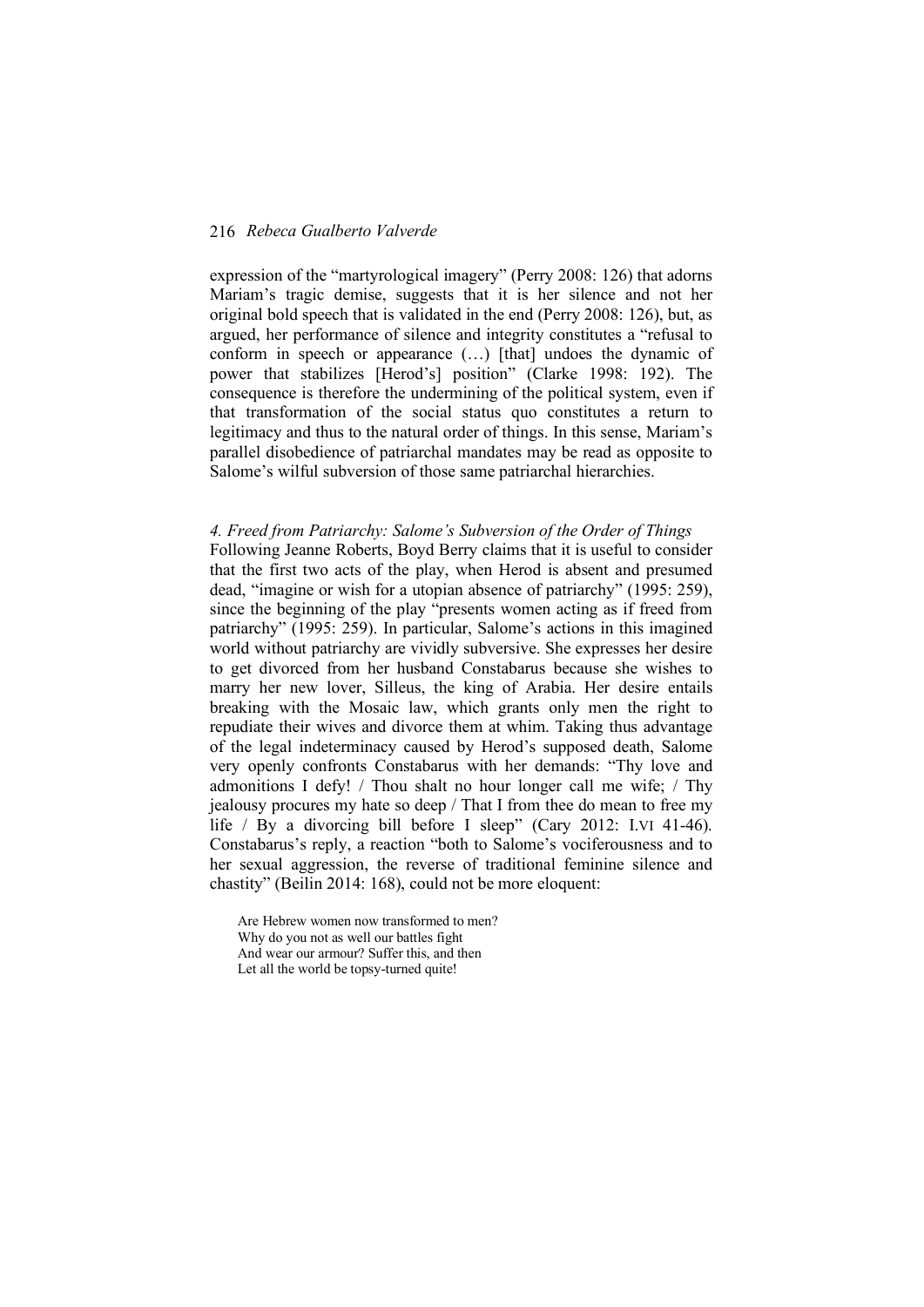Let fishes grave, beast swim, and birds descend;

Let fire burn downwards whilst the earth aspires;

Let winters heat and summer's cold offend;

Let thistles grow on vines and grapes on briers! (Cary 2012: I.VI 47-54)

As León Alfar notes, Constabarus's words "reaffirm[] as natural a sex-gender system that putatively guarantees systems of power and inheritance" (2008: 62). In opposition to this, "Salome's seizure of male prerogative, accompanied by so cynical a view of law, shakes the proper order of things" (Bailin 2014: 167). Indeed, as far as Constabarus is concerned, Salome's arrogation of masculine power entails a transformation of the self in terms of gender identity: she has now become a man, and that metamorphosis has the effect of turning upside down the entirety of the natural world. In Constabarus's words, the rhetoric that naturalizes patriarchal hierarchies—and thus the political establishment in the play, which is sustained, as argued, solely on patriarchal domination—is quite transparent, but so is Salome's undermining of such dominant discourse when she replies: "I mean not to be led by precedent. / My will shall be to me instead of law" (Cary 2012: I.VI 79-80). Bennett has defined this moment as "an overt renunciation of legitimate authority and the status quo through a wholehearted embrace of the selfish chaos of will" (2000: 303). The result is now a disruption of social and political order towards disorder, a form of subversion not from within but against the status quo. Because Salome's "militant feminism" (Belsey 1985: 174), her wilful arrogation of masculine power, delegitimizes the naturalized sex-gender system, that is, the proper, "divinely-arranged" (Beilin 2014: 168) order of things; and yet, at the same time, her rebellion functions in parallel to Mariam's, as it thwarts, by effectively dismantling the patriarchy, Herod's absolutist marital dominion and thus his political legitimacy as the master of Mariam's right to the throne. In consequence, both political legitimacy and patriarchal authority are revealed as social constructions that can be undone, for, as Raber notes, "Salome's speech confutes theories based on 'natural' order or natural categories, pointing out that all relationships are constructed, and thus manipulable by the individual" (1995: 336). Even more revolutionarily perhaps, Salome realizes and celebrates the transformative power of her actions in terms of social progress. As she declares, "Though I be first that to this course do bend, / I shall not be the last, full well I know" (Cary 2012: I.VI 61-62).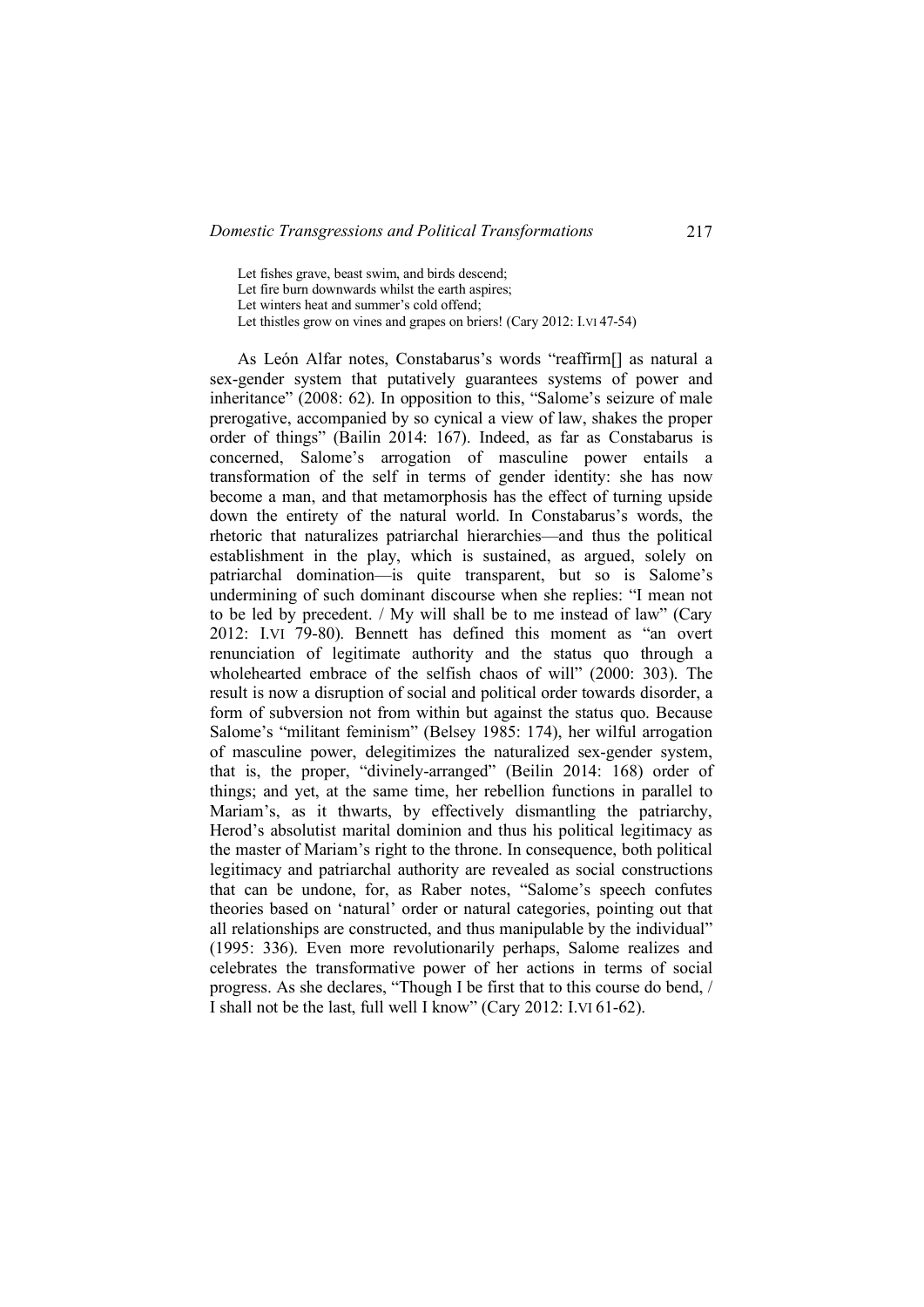Salome initiates then a sort of sexual revolution that seems to lead society towards disorder. In this process of social revolution, her "selfish chaos of will" (Bennett 2000: 303) is fundamental, for it prevents that Salome's speech and actions are in any way sanctioned, which contributes to the construal of her rebellion as a wilful destabilization of social order. In general terms, as Clarke argues, divorce frequently "represents the breakdown of a social and political order grounded upon the right ordering of the hierarchical relationships between man and woman, governor and subject"  $(1998: 183)$ ,  $^{4}$  but in the case of Salome in *The Tragedy of Mariam*, the wish for divorce emerges from what Clarke defines as her "transgressive sexual desire and political ambition" (1998: 183). These are, of course, inadmissible grounds for the dissolution of marriage both under Judaic law and within the seventeenth century context in which the play is written, and thus critics such as Clarke have seen in Salome's unjustifiable resistance a foil that highlights the complexities (and duplicities) of Mariam's rejection of Herod, since Mariam is after all refusing to obey an illegitimate monarch and adulterer for reasons of conscience, without renouncing her chastity and virtue (Clarke 1998: 184). While this study fundamentally concurs, noting the differences in Mariam's disobedience towards order and Salome's revolution of disorder, it would also like to suggest the possibility of upending the argument, as it may be reasonable to argue that Mariam's disobedience of conscience, in contrast with Salome's disobedience of will, desire and ambition, actually emphasizes the power for disruption of the latter, by, among other things, underlining the political weight of chastity as a measure of female value.

While Salome's wish to divorce is propelled by sexual desire, Mariam's chastity is established from the very beginning. She recognizes that Herod, "by barring me from liberty / to shun my ranging, taught me first to range" (Cary 2012: I.I. 25-26), but the lesson was ineffectual: "too chaste a scholar was my heart / To learn to love another than my love" (2012: I.I. 26-27). The statement holds value morally and politically, because securing Herod's legitimacy and the perpetuation of his bloodline depends solely on Mariam's guaranteed chastity. As Clarke

 <sup>4</sup> As Clarke also notes, this was particularly resonant in England, where the religious schism had been sustained precisely on the dissolution of Henry VIII's first marriage (1998: 183).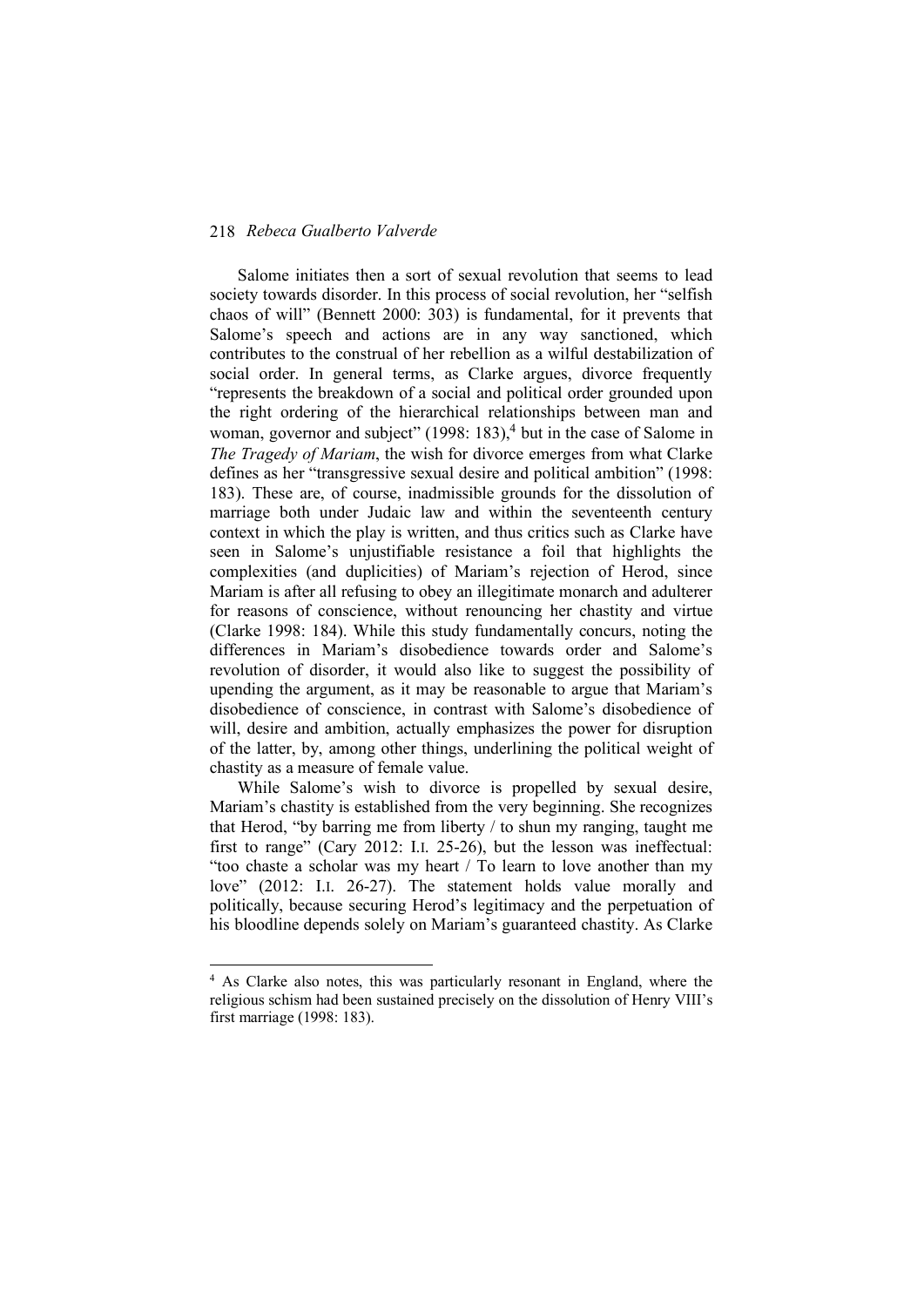notes, "female adultery (or the suspicion of adultery) automatically impugns paternity" (1998: 186); but, given the dependence of Herod's flimsy political legitimacy on his patriarchal authority, suspicions of sexual disloyalty also impugn the public system of hierarchies in the Kingdom of Judea. It is Salome's false accusation that "Mariam hopes to have another King" (2012: I.III. 3) that eventually gets Mariam killed an accusation that eloquently combines the sexual desire and political ambition that colour Salome's own transgression "in order to propose Mariam as doubly transgressive" (Clarke 1998: 187). Indeed, her infidelity would make Herod's political authority tumble along with his patriarchal control. Both transgressions are inextricable. When at the end of the play Herod can no longer control Mariam's performance of silence and speech, there is only one way to execute the authority that sustains him as king, and that is to have her killed. Mariam, as already discussed, reacts by carefully constructing a deliberate performance of silent integrity but, paradoxically, that performance of integrity—which so clearly resembles Catholic martyrologies (Perry 2008: 126)—closes the circle that conjoins Mariam and Salome's shapes of resistance, because in the end Mariam's disobedience is also sexual, even if chaste.

As she says to her good friend Sohemus: "I will not to his love be reconciled, / With solemn vows I have forsworn his bed" (Cary 2012: III.III. 15-16). Mariam replaces the wedding vows that bind her to her husband and that sustain the political structure of the realm by private vows she makes to herself to unbind her body from Herod's bed. Her sexual disobedience is not adultery but refusal; it preserves her autonomy and sabotages the king's authority. It is a form of sexual rebellion that upholds her chastity. Mariam is once again contained within the ethical framework that her actions critique, but simultaneously she executes a form of sexual control over Herod that disempowers him and which places her not so much in contrast with Salome's transgressive sexuality, but in line with it.<sup>5</sup> As Clarke argues, "Mariam's repudiation of sexual relations amounts to a nullification of the bonds and obligations of marriage and a dissolution of the union that subordinates female identity to male" (1998: 189). It is in this dissolution of the heteronomous union

<sup>&</sup>lt;sup>5</sup> Eloquently, Clarke argues that this form of sexual control makes Herod a subject to Mariam, which destabilizes his sovereignty. This, as Clarke notes, can be observed in the many contradictions of his speech in IV.VII, when he cannot decide how to have Mariam executed (1998: 190).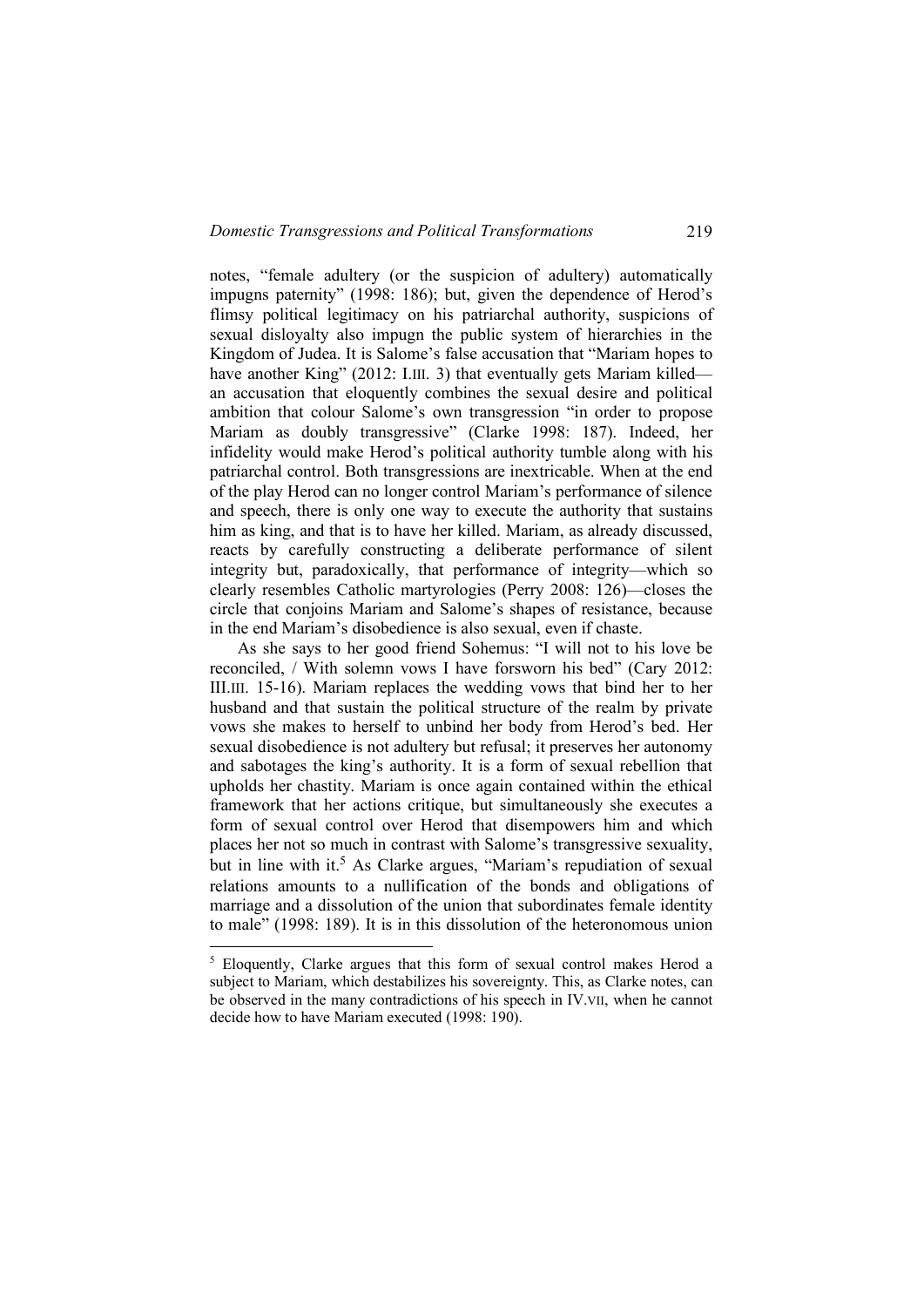of man and woman in marriage that Mariam's rebellion mirrors Salome's rejection of female subordination within the proper order of things. Politically, Mariam's disobedience seeks to restore legitimate authority, but her undermining of patriarchal authority has a broader reach, because, like Salome's arrogation of male prerogative, it has the effect of disordering the naturalized world order that legitimizes patriarchal structures. By reclaiming sexual power over her husband, Mariam is breaking custom and seizing a man's right, thus contributing to, in Constabarus's words, "let[ting]the world be topsy-turned" (2012: I.VI. 50).

#### *5. Conclusions*

Wray argues that "while the play tempts us to regard Mariam and Salome as ideologically at odds (…) it simultaneously steers us towards recognizing an experiential common ground: neither is content with the status quo and neither plays a traditional wifely role" (2012: 38). Yet, as argued, the connection between their actions and refusals, between their vociferousness and silence—the contradictory shapes of their performance—goes beyond the unconventionality of their roles as wives. It goes beyond the debasement of Salome's lustfulness and dishonesty as a foil to Mariam's chastity and integrity. Even more so, while Mariam's virtuous rebellion for the sake of order and legitimacy could be said to be validated by her "transfiguration" (Beilin 2014: 171) into a Christ-like figure that transcends the limits of earthly authority, she must pay for her transgression with the effacement of her life, body and words in the last act of the play. It seems hardly an uncontested triumph if the woman ends up murdered, especially when drawing attention to the complementary nature of Mariam and Salome's forms of sexual and political disobedience. In the end, Salome does not get divorced, but she lies, cheats and conspires to get Constabarus killed and remains unpunished, free to marry her new lover and satisfy both her sexual and political desires in a way that, in effect, as Wray explains, "confounds normative generic and moral expectations" (2012: 52).

That would be the main conclusion of this study: how the transgressive identities of Mariam and Salome—as identities that can transform, change and go beyond the limits imposed upon them by convention and authority—confound the boundaries of gender, morality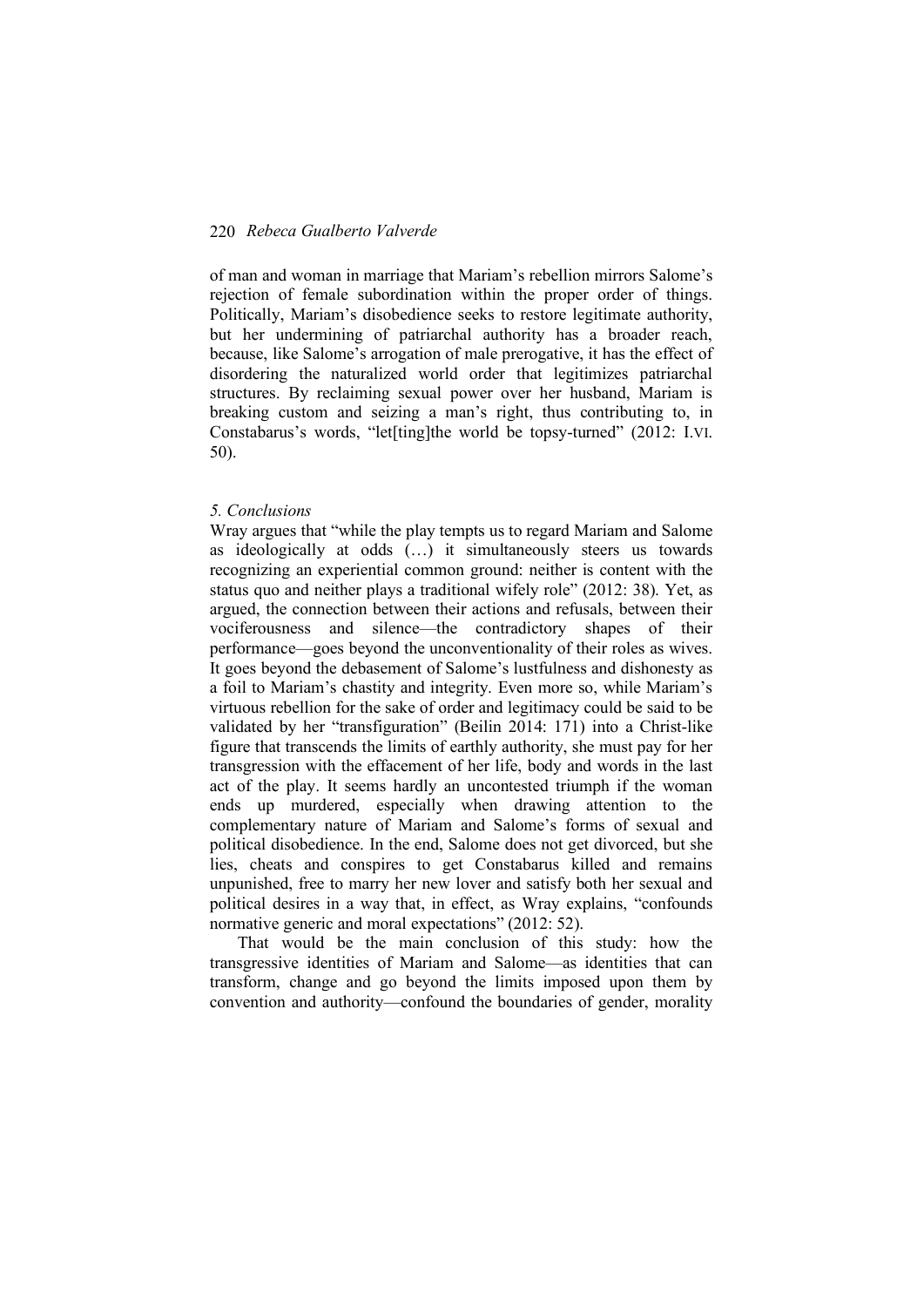and hierarchy. Mariam and Salome's public actions and speeches perform two shapes of female selfhood in-flux, which eventually disrupt the established parameters of gender normativity. This gender normativity and its associated relationships of power and domination, in charge of sustaining social and political hierarchies through a fixed categorization of identities and gender roles, becomes abnormal as the unstable identities of women as wives and subjects are disrupted, effectively undermining the social and political structures represented in the play—arguably, the social and political structures that articulate the institutions of absolutist monarchy, empire and the patriarchal family. Salome's adultery and ambition presents sexual desire and political determination as viable options for female subjects; Mariam's refusal first to be quiet, later to speak, and finally to comply and obey both sexually and politically offers the possibility of female disobedience shaped within a performance of integrity. In both cases, a transformative and transgressive presentation of the self becomes the vehicle for social change. As Bennett writes, the circumstances, actions and speeches of Mariam and Salome "demonstrate the distinctly performative nature of gender roles in early modern England. In making such a vivid distinction between Mariam's or Salome's inner convictions or desires and their outer conduct, Cary reveals the ways in which women could fabricate public characters and adapt those personae to their environments" (Bennett 2000: 306). It is precisely the changing, performative nature of female public personae that makes them subversive. Herod accuses Mariam of being "a painted devil" and "white enchantress" where "hell itself lies hid / Beneath [her] heavenly show" (Cary 2012: IV.IV 17-18, 45-46); and Constabarus tells Silleus that Salome "is a painted sepulchre / That is both fair and vilely foul at once" (2012: II.IV 41-42). It is therefore female transgressive performance, the refusal to comply and commit to one single category, to act their gender and place, which presents in the dramatic context of Cary's play two metamorphic female identities that manage to crack the foundations of patriarchal order. Mariam and Salome, and their duplicitous and disobedient identities, reveal how early modern women could subvert masculine law and order, as their performance, public speech and self-representation undermine the delicate power structures that sustain and legitimize the patriarchy and its political institutions, thus offering an alternative for social and political transformation.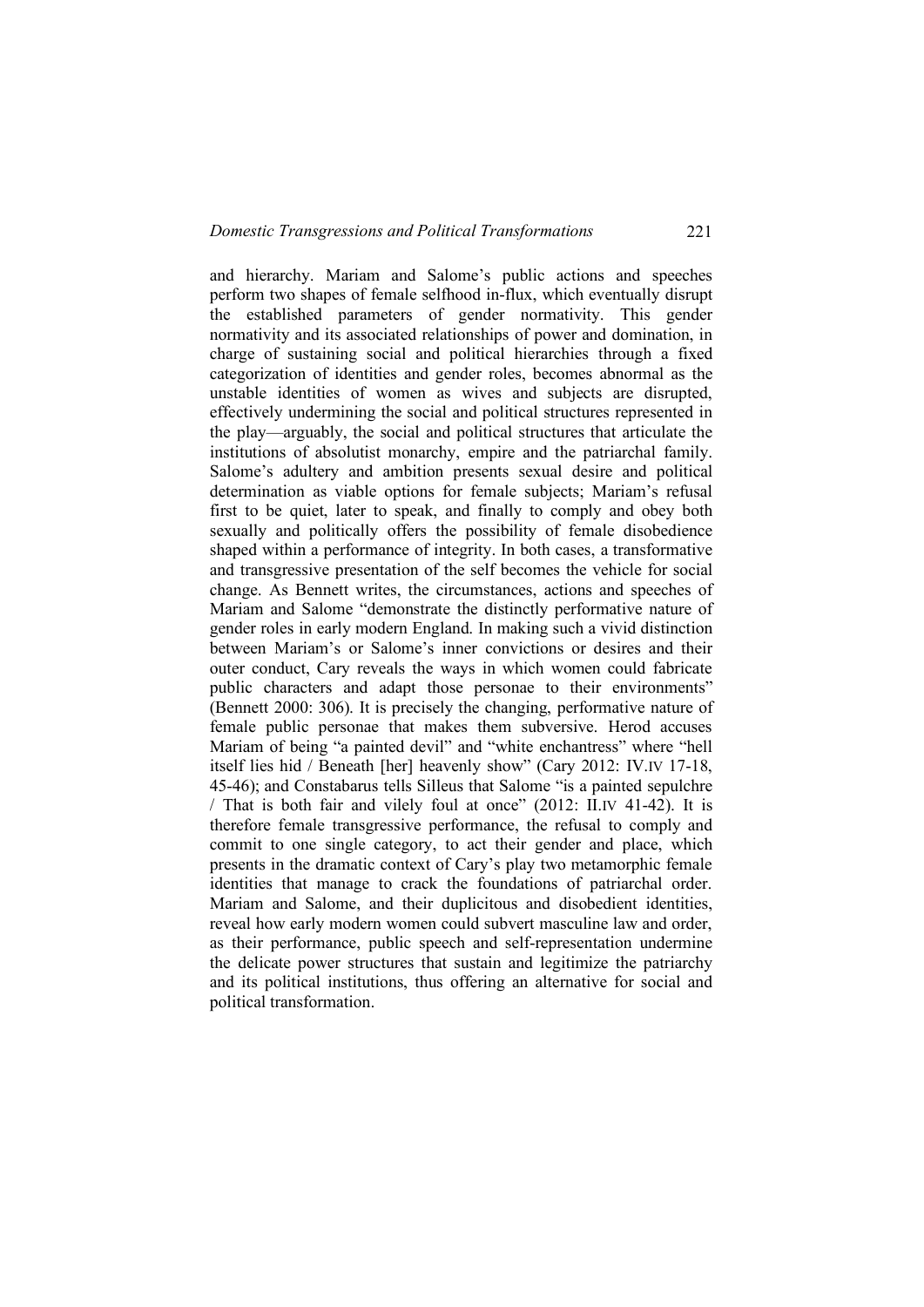#### *References*

- Beilin, Elaine V. 2014 (1987). *Reedeming Eve: Women Writers of the English Renaissance*. Princeton, NJ: Princeton University Press.
- Belsey, Catherine. 1985. *The Subject of Tragedy: Identity and Difference in Renaissance Drama*. London and New York: Methuen.
- Bennett, Alexandra. 2000. Female Performativity in *The Tragedy of Mariam*. *SEL: Studies in English Literature 1500-1900* 40(2): 293- 309. 10.1353/sel.2000.0012
- Berry M., Boyd. 1995. Feminine Construction of Patriarchy; or What's Comic in *The Tragedy of Mariam*. *Medieval & Renaissance Drama in England* 7: 257-274. https://www.jstor.org/stable/24322416
- Callaghan, Dympna. 1994. Re-reading Elizabeth Cary's *The Tragedy of Mariam*. In *Women, "Race,"and Writing in the Early Modern Period*, edited by Margo Hendricks and Patricia Parker, 163-177. London: Routledge.
- Cary, Elizabeth. 2012. *The Tragedy of Mariam.* Edited by Ramona Wray. London: Methuen Drama.
- Clarke, Danielle. 1998. 'This domestic kingdome or Monarchy': Cary's *The Tragedy of Mariam* and the Resistance to Patriarchal Government. *Medieval & Renaissance Drama in England* 10: 179- 200. https://www.jstor.org/stable/24322349
- Ferguson, Margaret W. 2003. *Dido's Dauthers: Literary, Gender, and Empire in Early Modern England and France*. Chicago, IL: The University of Chicago Press.
- ——. 1991. Running On with Almost Public Voice: The Case of E.C. In *Tradition and the Talents of Women*, edited by Florence Howe, 37- 67. Urbana and Chicago: University of Illinois Press.
- Fischer, Sandra K. 1985. Elizabeth Cary and Tyranny, Domestic and Religious. In *Silent But for the Word: Tudor Women as Patrons, Translators, and Writers of Religious Works*, edited by Margaret P. Hannay, 225-237. Kent, OH: Kent State University.
- Garno Nesler, Miranda. 2012. Closeted Authority in *The Tragedy of Mariam*. *Studies in English Literature, 1500-1990*. 52(2) 363-385. 10.1353/sel.2012.0013
- Hannon, Patricia. 1998. *Fabulous Identities: Women's Fairy Tales in Seventeen-Century France*. Amsterdam, Atlanta GA: Rodopi, 1998.